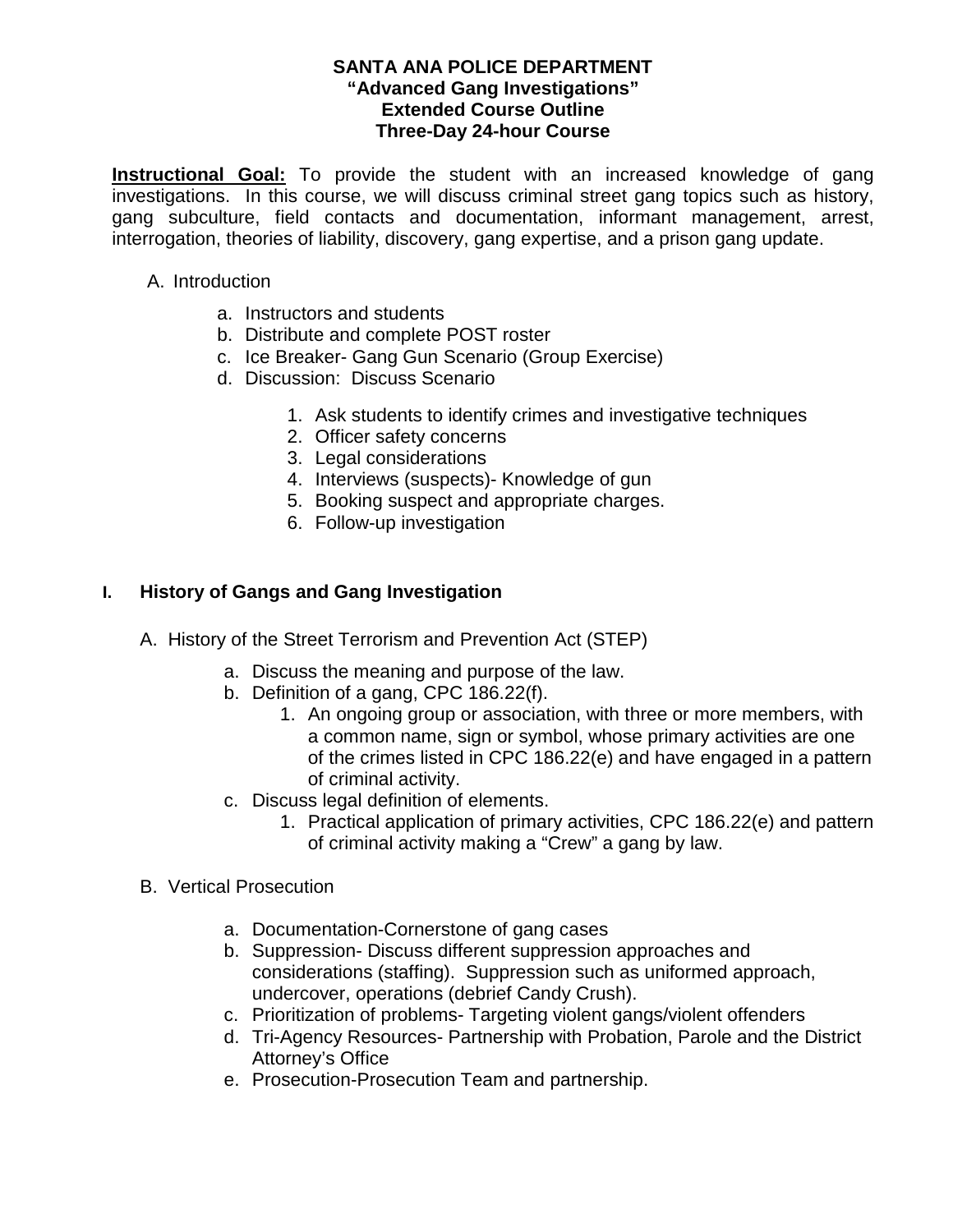## **II. Identifying a Gang Problem**

- A. Juveniles and Gangs
	- a. Juveniles in the court system-rehabilitation
	- b. Proposition 57
		- 1. WIC 707 Hearing. Criteria needed to prosecute a minor (16 and 17 years of age) in adult court.
	- c. Status Offender and Delinquency
	- d. Notice of Determination for Juveniles.
		- 1. Discuss the process of law enforcement agencies sending a written notice to a juveniles' parents reference adding the juvenile to Cal Gangs.
		- 2. Discuss the Contestation process and the process when an attorney is involved.
		- 3. Discuss the outcome- Juvenile may or may not be included depending on documentation and the totality of the circumstance.
- B. Joining a Gang
	- a. Active participation vs. member- Discuss legal definition.
	- b. Structure
- C. Discuss why gang related crimes are different from all others.
	- a. What motivates it?
	- b. The importance of respect and why it's viewed differently in gang subculture.
	- c. Use of firearms and "gang guns."
	- d. Retaliation- Must retaliate or lose respect.
	- e. Recognition during crimes- How? Bragging, calling out the gang name, social media.
	- f. People v. Rios- CPC  $186.22(b)(1)$  can be added to a solo gang member with a gun but you need to introduce evidence that this gang member possessed the gun with the intent to assist, further, or promote criminal conduct by members of his gang.
		- 1. Class examples on we prove this element based on real scenarios.

# **III. Field Contacts and Documentation**

A. Contacting Gang Members in the Field.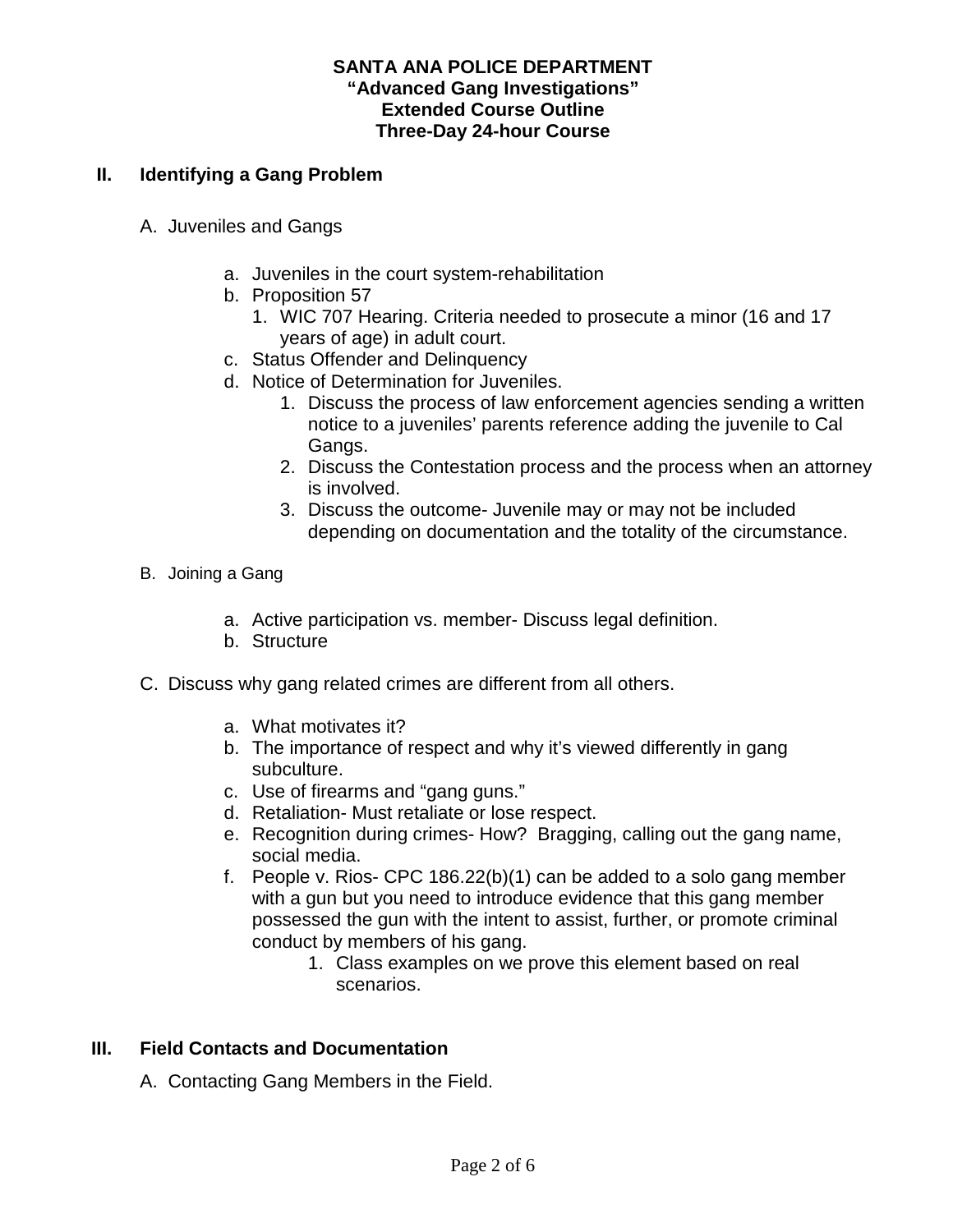- a. Tattoos
- b. Attire-Clothing, sign and symbols- Must be very specific.
- c. Monikers
- d. Graffiti
- e. Hand Signs
- f. Statements
- B. Field Interview Cards
	- a. Include all pertinent information (Context of the stop/contact-Consent, reasonable suspicion, probable cause)
	- b. Cross Reference-Talk about the importance of Field Interview cards and how this is evidence used before a gang crime has been committed. Example Eastside Gang Murder.
- C. The Notice of Determination or "186"
	- a. What is it-Elements needed in CPC 186.22(a).
	- b. Explains the gang law to the gang member.
	- c. Notifies gang member their gang is a criminal street gang.
	- d. People v. Rodriguez- Two or more members from the same gang committing the underlying offense together.
- D. Documentation Techniques
	- a. Asking the proper questions.
	- b. Miranda Issues-Would your encounter be deemed a custodial setting.
	- c. Consistency-Verify documentation is consistent with Body Worn Camera footage or other recording devices.
- E. Reasonable Suspicion for Gang Documentation
	- a. Criteria for Gang Membership
	- b. Cal Gang Criteria for inputting into database
		- 1. Assembly Bill 90-This Bill shall be known, and may be cited, as the fair and accurate Gang Database Act of 2017.
	- c. Cal Gang Contestation Process.
		- 1. Provide students with template and scenario pursuant to CPC 186.34.
- F. Violent encounter with gang members
	- a. Mindset
	- b. Everybody on the team is a safety officer and a leader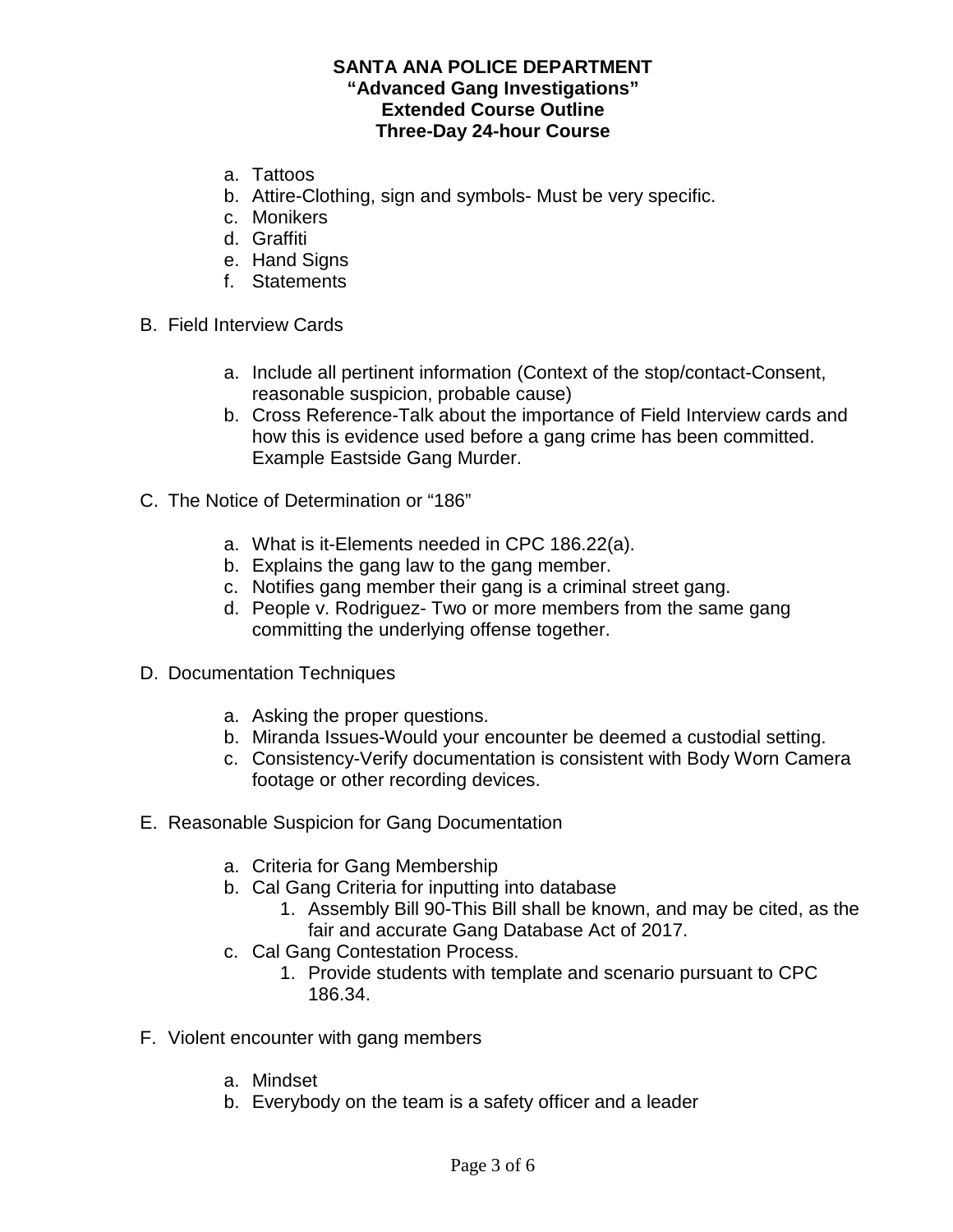c. Debrief an Officer Involved Shooting with a gang member-Lessons learned and outcome

# **IV. Post Arrest Investigation.**

- A. Obtaining Evidence from Gang Suspects or Crime Scenes
	- a. Clothing-Accurate documentation and photos.
	- b. Ballistic analysis
		- 1. Use a Santa Ana Gang as an example illustrating the use of the firearm.
	- c. Cell phones- Search warrant, Specific Intent, CPC 1546.1(c)(9)
	- d. DNA-Buccal swab
- B. Booking Gang Suspects
	- a. Personal information-Obtain accurate information.
	- b. Phone calls-Listen to them and complete necessary supplemental reports.
	- c. Photos-Booking photo, tattoos
	- d. Mail Covers-Discuss with DDA and manage mail cover appropriately.
	- e. Perkins Operation-Major Crimes Operation Partnership
- C. Search Warrant
	- a. Gang Indicia
	- b. Multi-dwelling- Establish nexus
	- c. Language-Night service, Ramey Warrant, Steagald Warrant, Social Media. 1. Preserving evidence letter while search warrant is completed.
	- d. Give scenario involving multi-dwelling search warrant.
	- e. Give students example handout of search warrant.
	- f. Discuss current law on search warrant
	- g. Execution of search warrants and tactical considerations.
- D. Compiling a Gang Background
	- a. Suspects-Field interview cards, STEP notices, Crime/Arrest report.
	- b. Victims/Witness.
	- c. Do not testify from database printouts
		- 1. Utilize database as an investigative resource. Discover copies of documents.
	- d. Discuss People v. Brady and what is considered Brady material.
		- 1. Documents that have exculpatory evidence.
- E. Interview and Interrogations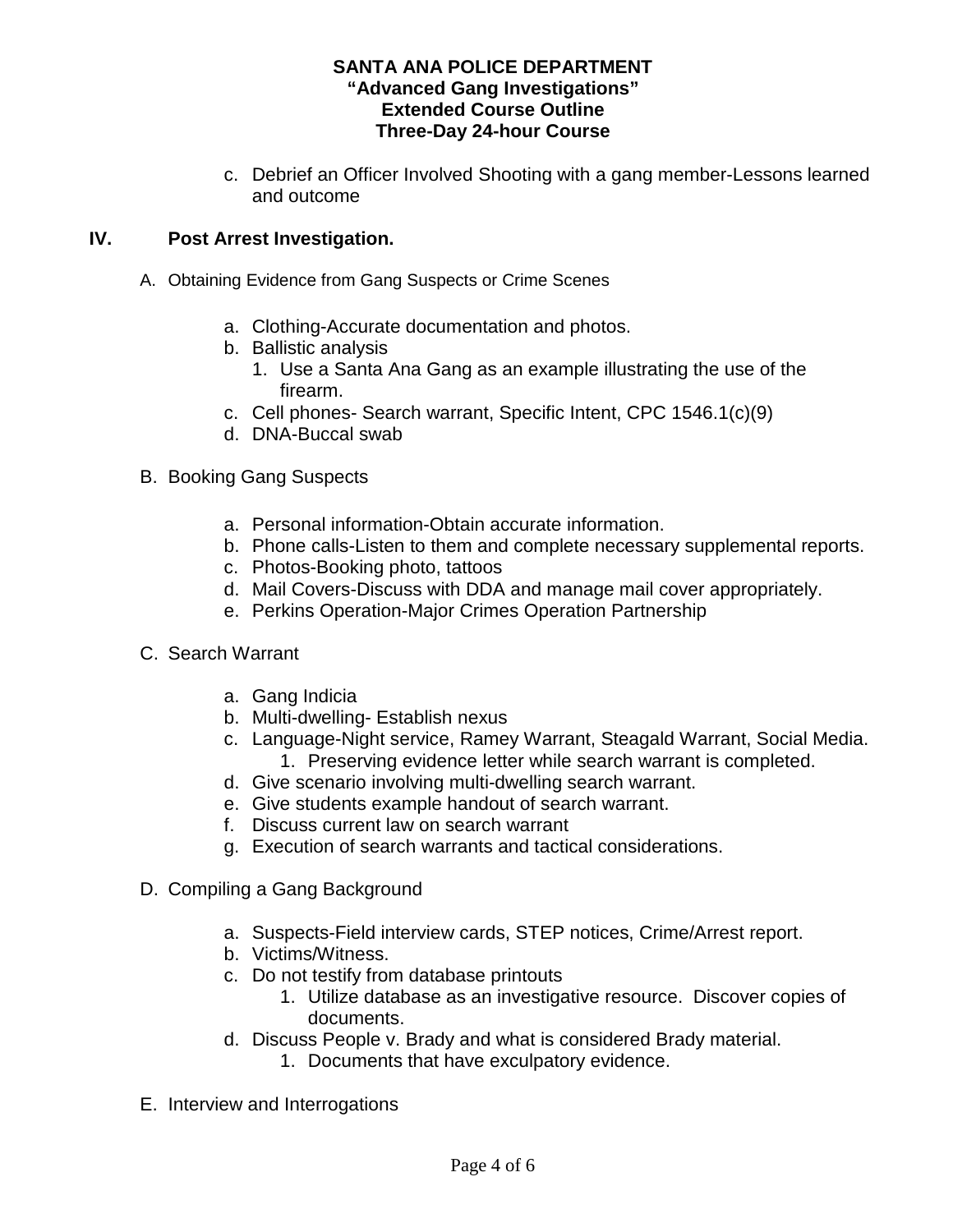- a. Victims and Witnesses Cooperation
- b. Special considerations with victim/witnesses
- c. Photograph victims and witnesses
- d. Suspects
- e. Interviewing Juveniles-Legal considerations

## **V. Expertise and Court Preparation.**

- A. Establishing student's Expertise
	- a. 801 of the Evidence Code. If a witness is testifying as an expert, his testimony in the form of an opinion is limited to such an opinion as is: (a)Related to a subject that is sufficiently beyond common experience that the opinion of an expert would assist the trier of fact; and (b)Based on matter (including his special knowledge, skill, experience, training, and education) perceived by or personally known to the witness or made known to him at or before the hearing.
	- b. Discuss People v. Sanchez-Hearsay relating gang expertise

# **VII. Qualifying as a Gang Expert and proving the case.**

- A. Establishing the elements of a criminal street gang
	- a. What is the definition of a gang?
	- b. Gang subculture
	- c. Familiarity with defendant gang
	- d. Specifics of defendant gang
	- e. Primary activities of defendant gang
	- f. Predicate acts and establishing a pattern of criminal activity
	- g. Establishing the defendant is a gang member
	- h. Hypothetical given by prosecutor
		- 1. Discuss how the hypothetical is used to prove CPC 186.22(b)(1). Hypotheticals are based on facts related to the gang case.
- B. Courtroom Demeanor
	- a. Be civil and be respectful to both parties.
	- b. Be Well prepared-Review the material that you're relying on.
- C. Theories of Criminal Liability
	- a. Constructive possession and use of a firearm.
		- 1. Knowledge, access and right to control (People v. Sifuentes).